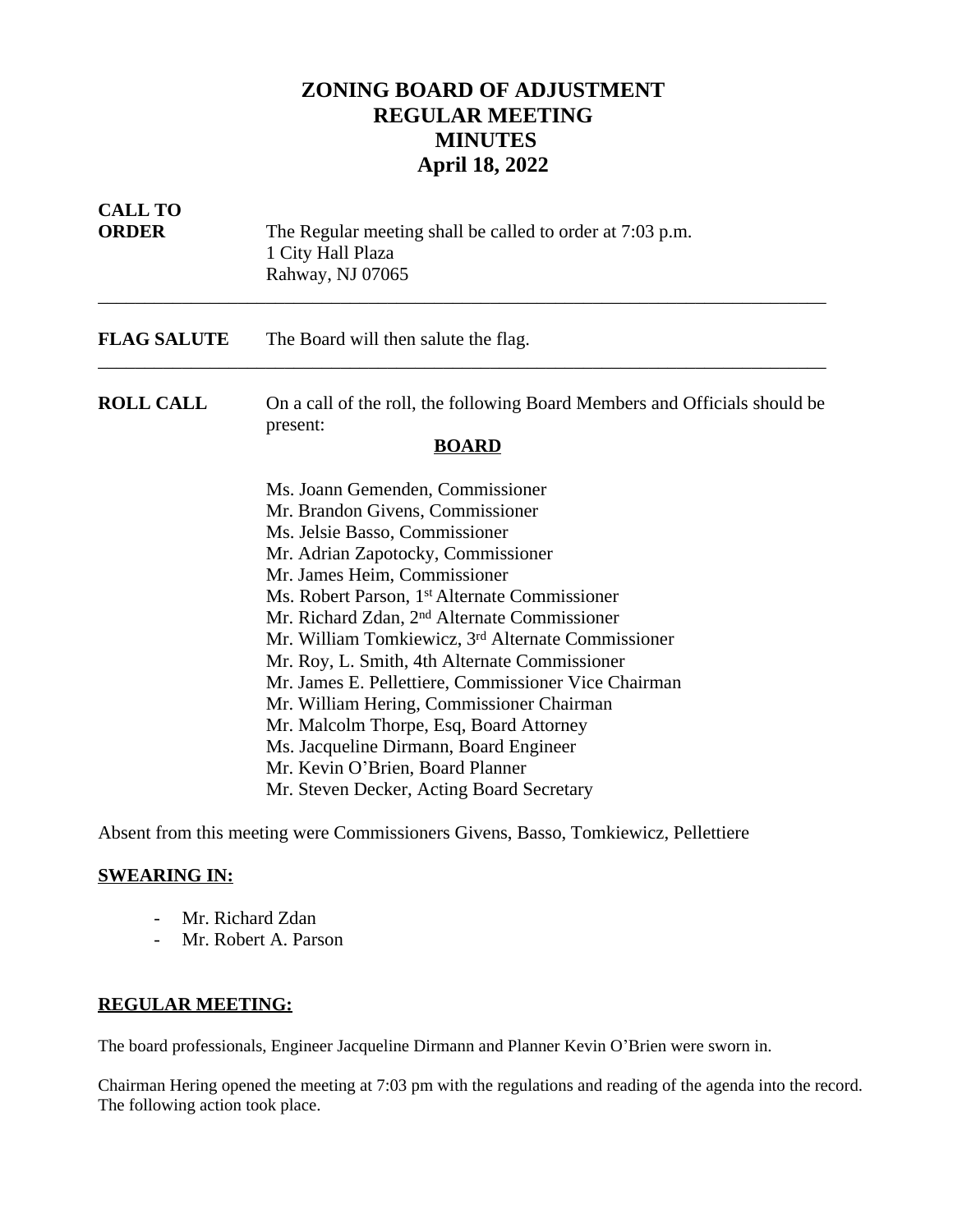Applicants to be heard:

Manhattan Elite Property Group Iva Street (Vacant Lot) Application #14/21 Block 284 Lot 19 Applicant is requesting a Bulk "C" Variance

1204 New Brunswick Trust 1204 New Brunswick Ave. Application #6/22 Block 309 Lot 21 Applicant is requesting a Minor Subdivision with Use "D" Variance and Bulk "C" Variance

1204 New Brunswick Trust, application  $#6/22$  was carried at the request of the applicant until the May 16<sup>th</sup> meeting. No further notice will be required.

No members of the public were present to start the meeting.

Mr. Christopher Kozlowski, the attorney for the applicant #14/21 Iva Street began by giving a summary of the application.

This property was formerly 197 Iva Street. It has been vacant since 1975. The lot is undersized like much of the neighborhood. The applicant is proposing a single family modular home. Attorney Kozlowski believes it is most efficient use of the property.

Mr. Wayne Ingram was sworn in as a board expert. Mr. Ingram resides at 140 West Main Street Highbridge, NJ. He is a Licensed engineer, planner, and surveyor. Mr. Ingram has appeared before 75 boards and Rahway in the past. He is accepted as an expert.

The home will be 3 stories with a 2 car garage underneath on the first floor. The home is functional in width. There is a drywell in the back to mitigate stormwater management. The applicant tried to design something that fit as close as possible to the setbacks. However they are seeking 4 variances.

Lot width- 25 ft where the required minimum is 50 ft.

Lot size- 2500 square ft where 5000 square ft allowed

Side yard setback is 10.1 ft where 12 ft is needed

The house will be 3 stories, and 2.5 is permitted

The applicant believes a C1 hardship applies. They could not obtain any other land in the area to increase the lot size. The lot would still be too narrow.

The 3 story design was not done for more living space, but because the garage is underneath. There was no other spot for a garage. The applicant is trying to create a uniformed frontage. They are also trying to create parking in order to avoid adding street parking in the area. There are no exterior sheds or patios being proposed. All storage will be in the inside garage area.

Mr. Ingram believes a C2 argument could also be used. There are many non-conformities in the area. Many of the lots are undersized and are placed in the set backs.

The structure will not exceed impervious coverage or the building structure envelope.

Mr. Ingram believes putting a use to the property and maintaining this vacant lot will benefit the neighborhood and street. With the garage they will not need to use street parking. There won't be any impact to parking.

Mr. Ingram addressed the review letters by the professionals. He and the applicant agree with all comments and will comply with all of them.

The meeting was opened up to questions from the commissioners.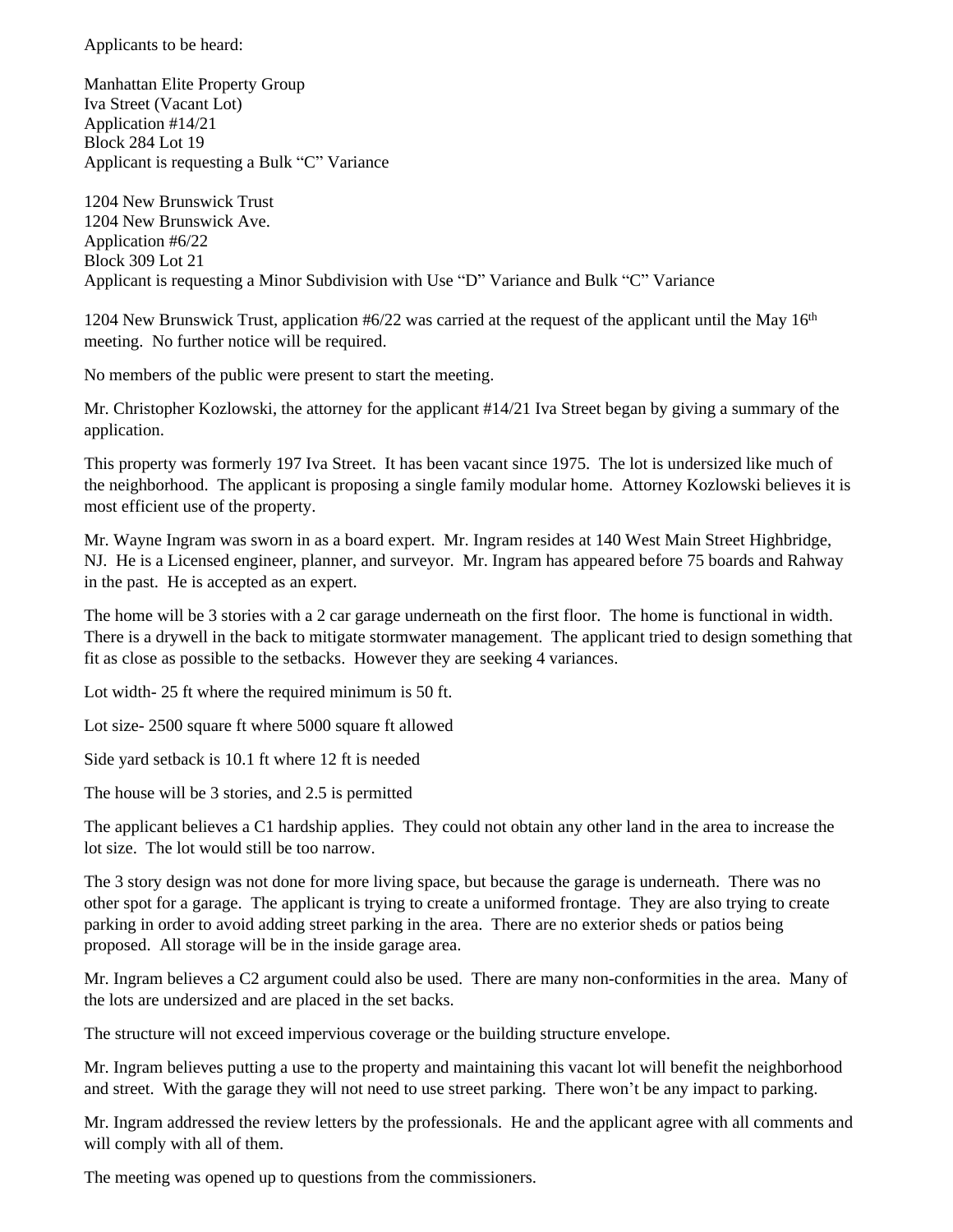Commissioner Parson asked if the parking underneath is for 2 cars. Mr. Ingram responded that the garage will fit one car, and the driveway will fit one car. The backside of the garage is basically basement space, it is above grade and just to be used for storage space.

Commissioner Parson would like to know what type of floors they will use and the depth of the garage.

Commissioner Zapatocky commented that he noticed there are very few windows especially on the sides.

Mr. Ingram explained that they need the walls as part of the rooms for space. They have stairs, cabinets, and a bathroom on the side.

Commissioner Gemenden asked what the size of the previous home at this location was?

The experts and applicants do not know the dimensions of the previous house.

Mr. Ingram commented that all the backyards from neighbors are very close to the side. The neighbor's garage and tree are on the property line, but not on the property.

Commissioner Gemenden is concerned about the height. Mr. Ingram responded that the height ordinance is 35 ft and 2.5 stories, but the proposed home will be 3 stories and under 35 ft. It won't be higher than the height limit. Mr. Ingram does not believe that it will be out of character height wise in the neighborhood.

Board Engineer Dirmann noted from the engineering letter, item number 3 regarding the maintenance of the lawn on the side area. She wants to know where the homeowner store lawn equipment. Mr. Ingram stated the owners will keep any lawn equipment in the home. The garage has an area for storage.

Commissioner Gemenden asked if there is a door in the back. Mr. Ingram responded there is a door, and a small egress deck in the back of the house.

Item #5 from the letter was addressed next, asking if there are any fences or patios proposed. The applicants stated not at current time, only that they may get a fence eventually. There is a partial fence in the back, but it is currently shared with the neighbor.

The proposed house will use the roof leaders and are not proposing a trench any longer like the original plans. They will put overflows at the house, so any backups would flow out the front of the driveway and to the street.

Board Engineer Dirmann said it looks like an 8 ft depth on the drywell. She asked if they will hit ground water to 10 feet.

Mr. Ingram responded that if this is the case they will remove a wrung if they hit ground water. It was then questioned if they considered about putting the dry well in the front? Mr. Ingram said the only possible space in the front for a drywell is underneath the driveway. There will not be enough space for it in the front.

Ms. Dirmann agreed.

Board Planner Kevin O'Brien wanted to know if the hardships discussed are actually being created by the applicant.

Mr. Ingram believes that a hardship exists because of the size of the lot. Anyone at this lot would have a hardship since they can't acquire more space.

Mr. Ingram stated that the C2 variances are because they think it is a better planning alternative.

The justifications for a C2 from the MLUL were discussed. Ensuring the new development of vacant or unused lot is keeping with the character in the neighborhood. Mr. Ingram believe that this house fits with the neighborhood and is cohesive. They are maintaining the 4 ft side yards and the variance is only for stories not the height.

Mr. O'Brien asked to describe the character of the neighborhood. And what are the heights.

Mr. Ingram responded that there is a lot of variety. The street has ranches, two stories, 1 family, and 2 family houses. There is no set height or look of the houses in the area. Every aspect they are looking matches some of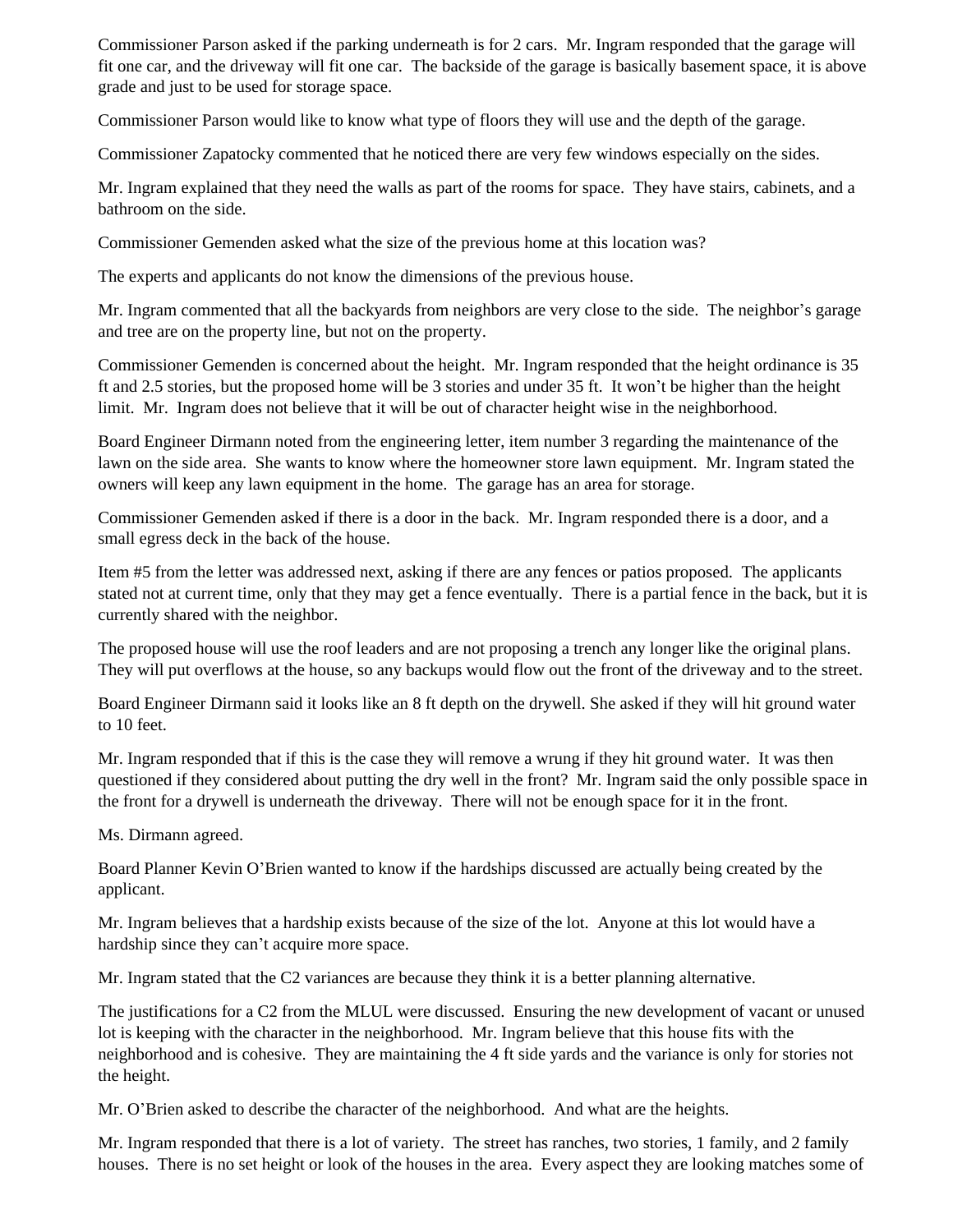the houses in the area. They would be happy to consider other architectural characteristics if the board would like.

Mr. O'Brien, asked if other homes in the neighborhood are 35 ft. Mr. Ingram believes there are a few that are close to 35ft tall.

Mr. O'Brien then questioned that if there are other 25 ft lots in the area, how many are there?

Mr. Ingram looked at the tax map, and stated he sees 5 other lots that are 25 feet in width. He believes the other houses in the 25 ft lots are 28-30 ft high. However, they are not three stories high.

Mr. O'Brien, asked if any architectural measures have been taken from nearby homes to help match or fit the other homes in the area. The plans show the house to be 33 ft. high.

Mr. Ingram presented sheet 3-A from the architectural to illustrate the issue with windows on the side. There is a bathroom and staircases on the side. The bedroom has a window in the rear. It didn't lend itself to having a window on the wall.

Mr. O'Brien asked what prevents the window on the staircase. Mr. Ingram said you could put one, but it would need to be small.

If there were windows put on the side of the home, they will be very close to neighbor's windows and house. There are windows about 11 ft away from one neighbor's house. And on the other side the window would be 30 ft from the back of the home. The applicants said they will comply with adding a window if asked.

The applicant was asked what their intentions are with the trees near the property line. There are six large trees on the property. They are proposing to remove all the trees. One of the trees is on the neighbor's property, but they would attempt to remove that tree as well with the neighbors permission.

Will they be adding trees? The only location feasible for a new tree is the northwest corner in the rear. The other spaces have utilities and dry well.

The proposed house will also have a motion light over the garage. This light will face downward to avoid shining on neighbor's house.

Mr. O'Brien sees no delineation in the garage area. He said it appears you could park 3 vehicles underneath. Mr. Ingram stated they will still have 5 feet on the sides as storage.

Commissioner Zdan commented there are not a lot of properties on the street that do not have driveways. He would like to know how they are parking their cars. Mr. Ingram showed the houses on Thorn Street have garages in the back. He stated on Iva Street they do not have driveways or garages. To satisfy the parking, the neighbors are parking on the street. A 25ft lot only has space for parking 1 car in front of their own house. They are adding the garage to avoid having to go for a parking variance and taking away more spots on the street.

Commissioner Zdan referred to the drawing on page 5 of signature buildings plan that shows the front of proposed structure. He asked how the front is going to look with garage door and stairs 9 ft, and the first floor floating 9 ft.

Mr. Ingram agreed that no other houses have this feature in the neighborhood. He reminded the board that if the garage was 2 more ft lower it would not be considered a basement and not a floor.

Commissioner Parson asked if drywell can be moved to the front, or if it was already started in the back.

Mr. Ingram stated that the only space available not within the setbacks wouldn't be large enough for the well.

Commissioner Parson asked how deep the drywell will be. Mr. Ingram said it will be 6-8 ft deep.

Commissioner Parson asked about the neighbor's tree. Would the applicant ask the neighbor to remove it.

Mr. Ingram said it would be removed at the applicant's expense.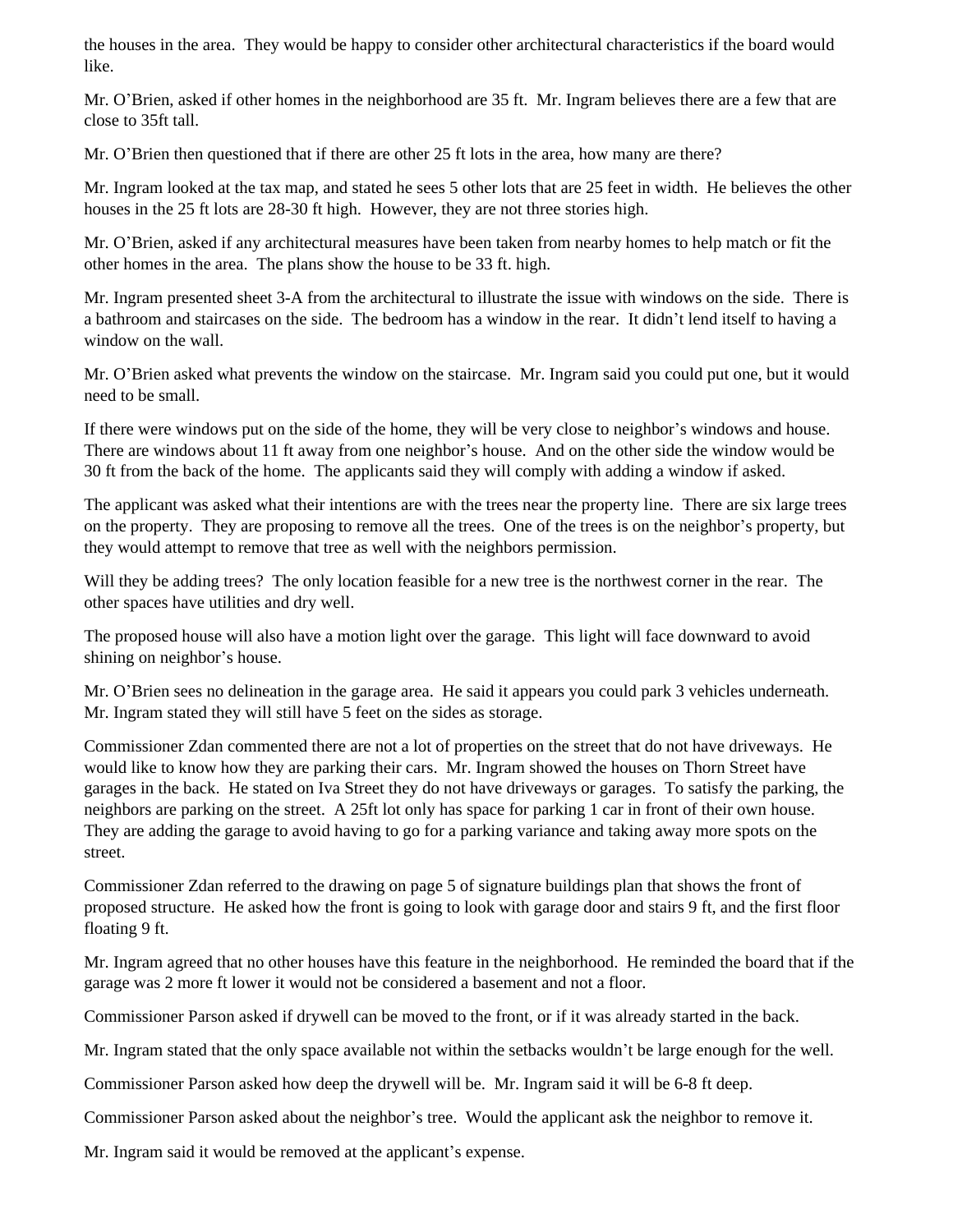Commissioner Zdan asked that if a dividing wall were to be installed in the back of the garage, could this area be made into an apartment. It would have its own entrance, and access to plumbing. Is there a way to avoid having an apartment made in that space in the future?

Mr. Ingram says that it is an enforcement issue. The city could put a deed restriction on it to help prevent it.

Commissioner Parson asked about the possibility of a wall be put in place to block it from becoming a living space.

The applicant said they are not opposed to putting a wall up to divide the space and not make it as large of an area where someone could live. Mr. Ingram stated that there would still need to be access to the door in the rear.

Board Engineer Dirmann asked if the first floor could be a livable space with a bathroom.

Mr. Ingram stated the mechanicals will be in the space. If there is another wall, there will be limited space to make it into a living area.

The applicant's attorney Mr. Kozlowski called Mr. Anjum Malik as the applicant who is a representative of Manhattan Elite Property Group. He was sworn in. Mr. Malik's address is 51 Clifton Place Port Jefferson Station, NY 11776.

Mr. Kozlowski asked what his affiliation to Manhattan Elite Property Group is. Mr. Malik is the president. The group does acquisitions and developments. This is only the  $2<sup>nd</sup>$  property developed.

He has developed other properties on his own.

The applicant is using Signature homes for the modular. They are local have offices in New Jersey.

Mr. Malik was asked why they are using the modular? He stated has experience with modular companies and it made the most sense for the property.

The applicant used to do bank inspections on modular homes for the bank, so he is familiar. He believes it is more efficient building.

The applicant is not sure if they will rent or sell the property. Possibly will sell it to a family member.

Commissioner Zapotocky asked what prompted him to chose this piece of land.

Mr. Malik said he looks for land and property below market value. He had done this with his prior work.

Commissioner Zapotocky asked if he would sell or rent. The applicant is not sure yet.

Commissioner Heim asked what the cost per sq ft- \$250,000 with land and building \$95 per square foot.

Commissioner Parson asked if Mr. Malik was affiliated with a different company prior to this one. The answer was yes, Tristate Mechanical Systems Inc. who performed mechanical engineering and contracting. How many prior sales or developments has Mr. Malik done. He stated he had purchased land in Long Island and New Jersey. Roughly 5 to 8 pieces of land, and 8 or 9 homes.

The modular company is New York based, but has office in NJ.

Commissioner Parson asked where the house will be constructed. It will be built in Pennsylvania and take 3-6 months.

Mr. Malik has never used Signature Homes, but them, but has worked with them during his inspections. They have constructed many homes in New Jersey.

Commissioner Parson asked if they can use smaller windows instead of larger ones to fit in stairwells and possibly bathroom. The applicant will ask if it's possible without compromising the structure or privacy.

Commissioner Gemenden asked if they would they be willing to install a fence. Mr. Malik answered absolutely they will install a fence.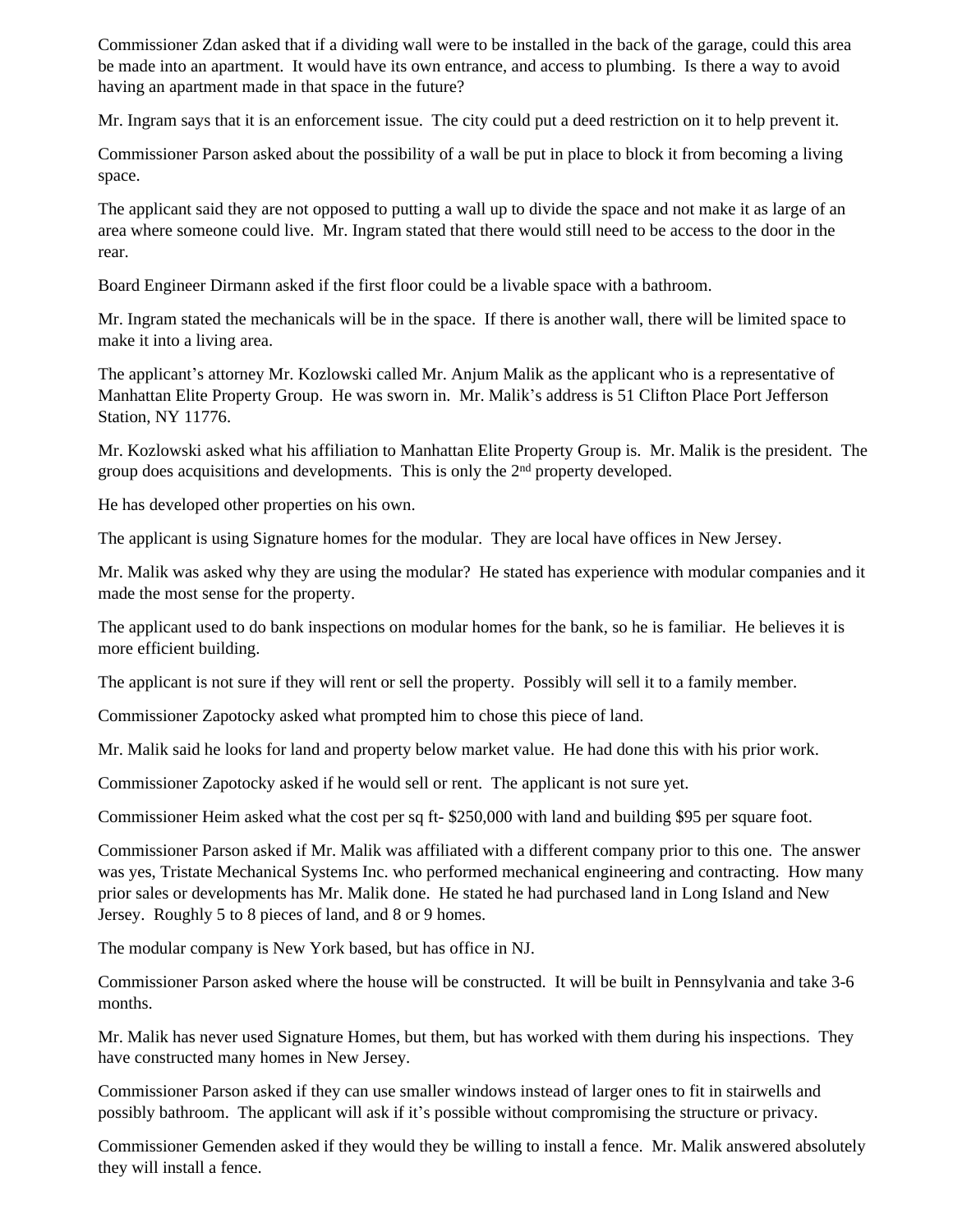Commissioner Parson wants to know if there is a way to make the garage door look like the other levels. Is it possible to make it fit aesthetically.

Mr. Malik thinks you can put boarders or siding on the door to make it look more like the rest of the house. They can also put windows in the garage door to break it up.

It would be nice to fit more in the neighborhood.

The floor was opened to the public:

There was no comment from the public

Mr. Kozlowski addressed the board with closing remarks. They believe they have met C1 hardship requirements. There is a hardship due to narrowness and shape of the property. They believe they have also met the negative criteria. There are other substandard lots on the street, that are closer to the setbacks. The applicant's design is actually trying to help with the parking issues.

Commissioner O'Brien stated that he would like to see the applicant add a tree to the rear of the house and the applicant agreed.

Commissioner Zdan does not see issue with the development of the property, but is concerned about the 3 stories, and is not satisfied with it being addressed.

Commissioner Gemenden did want to note that there is nothing uniform on the block.

Commissioner Gemenden motioned to grant the bulk "C" variance for Iva Street with the assurance that there are downward facing lighting, a fence on the back property line, a tree in the Northwest back area, and some aesthetics added to the front garage door.

Attorney Thorpe asked for aesthetics of the garage door. He said there is a need for a little more detail. The applicant will work with city planner and engineer to design it.

The board would like to see the door prior to approval.

Commissioner Zapatocky addressed the applicant, that he is concerned about the aesthetic appeal of the front of the house. He believes it looks like a skinny box.

Board Engineer Dirmann suggested submitting a colored architectural that shows what the front of the building will look like.

Commissioner Gemenden suggested having the Board Engineer and Planner have final approval on the look and aesthetics.

Chairman Hering stated that Board Engineer Dirmann and Board Planner Kevin O'Brien would have to approve it.

Mr. Kozlowski would not like to have to re appear before the boards with the plans if possible.

Chairman Hering is going to have a vote and leave it up to the professionals to approve.

**Motion: Commissioner Gemenden Second: Commissioner Zapatocky Yes: Commissioners Gemenden, Zapotocky, Heim, Smith, and Hering No: Commissioners Parson and Zdan Abstain: Absent: Commissioners Givens, Basso, Tomkiewicz, Pellettiere**

The motion had been approved.

The Planning Board will look at submittals to approve the look of the property.

The applicant has accepted the conditions of the motion.